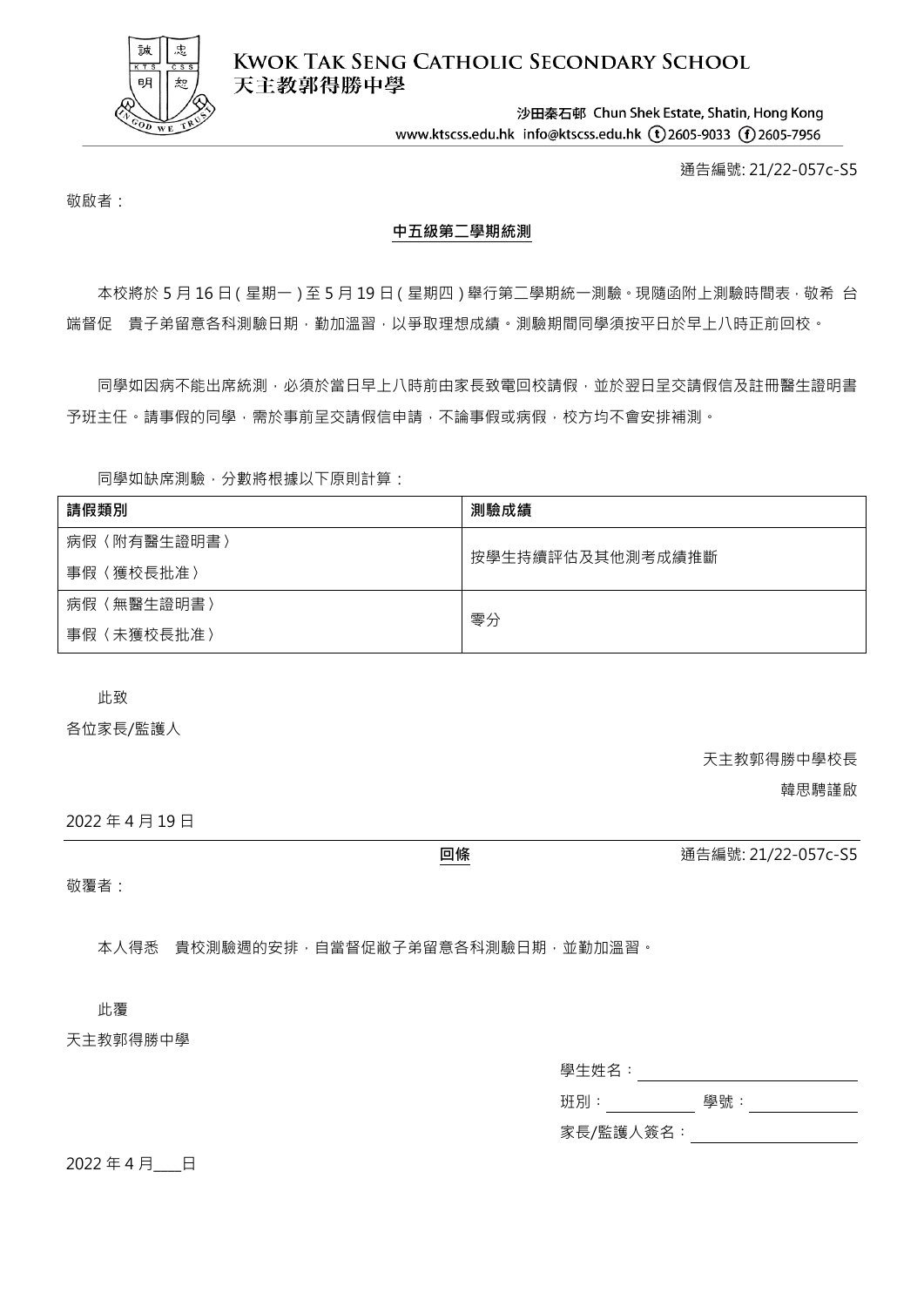| 日期                 | 科目及時間               |                                                                        |                 |
|--------------------|---------------------|------------------------------------------------------------------------|-----------------|
| 16/5               | 數學                  | 物理                                                                     | 生物              |
| $(-)$              | $8:15 - 9:15$       | $9:45 - 10:45$                                                         | $11:15 - 12:15$ |
| 17/5<br>$(\equiv)$ | 中文<br>$8:15 - 9:15$ | 企業、會計與財務概論 /<br>倫理及宗教 / 地理<br>$9:45 - 10:45$<br>視覺藝術<br>$9:45 - 10:30$ |                 |
| 18/5               | 通識                  | 化學                                                                     | 數學 (單元二)        |
| $(\equiv)$         | $8:15 - 9:15$       | $9:45 - 10:45$                                                         | $11:15 - 12:15$ |
| 19/5<br>(四)        | 英文<br>$8:15 - 9:15$ | 中史 / 經濟 /<br>健康管理與社會關懷 /<br>資訊及通訊科技<br>$9:45 - 10:45$                  |                 |

| 班別 | эΑ              | ᇊ<br>םכ |               |                                       |
|----|-----------------|---------|---------------|---------------------------------------|
| 課室 | $\sim$<br>. U J | 402     | $\sim$<br>1U3 | $\overline{\phantom{a}}$<br>ັບ<br>᠇୰᠇ |

以下科目測驗場地安排如下:

| 日期            | 科目         | 測驗場地         |
|---------------|------------|--------------|
|               | 物理         | 401室 (選修科1)  |
| 16/5          |            | 402室 (選修科 2) |
| $(-)$         | 生物         | 401室 (選修科 2) |
|               |            | 402室 (選修科 3) |
|               | 地理         | 401室         |
| 17/5          | 企業、會計與財務概論 | 402室         |
| $(\sqsupset)$ | 倫理及宗教      | 403室         |
|               | 視覺藝術       | 404 室        |
|               | 化學         | 401室 (選修科1)  |
| 18/5          |            | 402室 (選修科 3) |
| $(\equiv)$    | 數學 (單元二)   | 401室         |
|               | 資訊及通訊科技    | 401室         |
| 19/5          | 健康管理與社會關懷  | 402室         |
| (四)           | 經濟         | 403 室        |
|               | 中史         | 404 室        |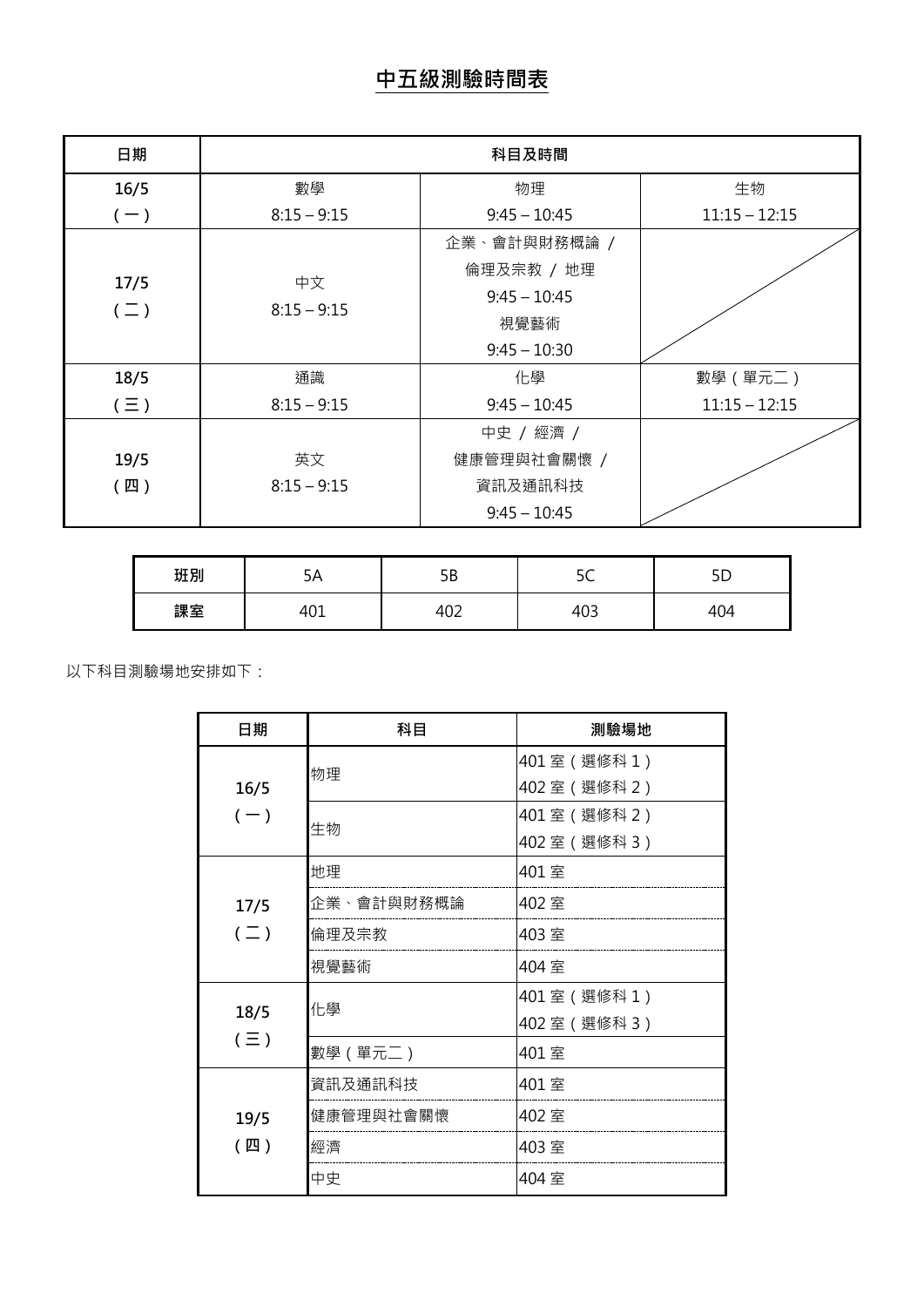

**KWOK TAK SENG CATHOLIC SECONDARY SCHOOL** 天主教郭得勝中學

> 沙田秦石邨 Chun Shek Estate, Shatin, Hong Kong www.ktscss.edu.hk info@ktscss.edu.hk (t) 2605-9033 (f) 2605-7956

> > Ref: 21/22-057e-S5 19 Apr 2022

Dear Parent(s) / Guardian(s),

## **S.5 Second Term Test**

The Second Term Test will be held from 16 May (Monday) to 19 May (Thursday). The test timetable is attached for your reference. Please pay attention to the individual test dates and encourage your son/daughter to revise accordingly. During the test period, students should return to school at 8 a.m. as usual.

In case of illness, parents should call the General Office by 8 a.m. that morning and submit a parent's letter AND a medical certificate to the Class Teacher on the following day. Application for casual leaves must be submitted earlier in advance. No supplementary tests will be arranged for all absentees.

Test scores of the absentees will be calculated as follows:

| Types of absence                        | <b>Test Scores</b>                              |  |
|-----------------------------------------|-------------------------------------------------|--|
| Sick (with medical certificate)         | Based on the performance of the students'       |  |
| Casual (with Principal's permission)    | continuous schoolwork and all other assessments |  |
| Sick (without medical certificate)      |                                                 |  |
| Casual (without Principal's permission) | NO marks will be given                          |  |

Yours sincerely, Steven Hon

Principal

**Reply Slip Ref: 21/22-057e-S5** 

\_\_\_\_ Apr 2022

I have been notified of the arrangement of the Second Term Test and will advise my son/daughter to revise accordingly.

Student's name:

Class: Class no.:

Parent's / Guardian's signature: \_\_\_\_\_\_\_\_\_\_\_\_\_\_\_\_\_\_\_\_\_\_\_